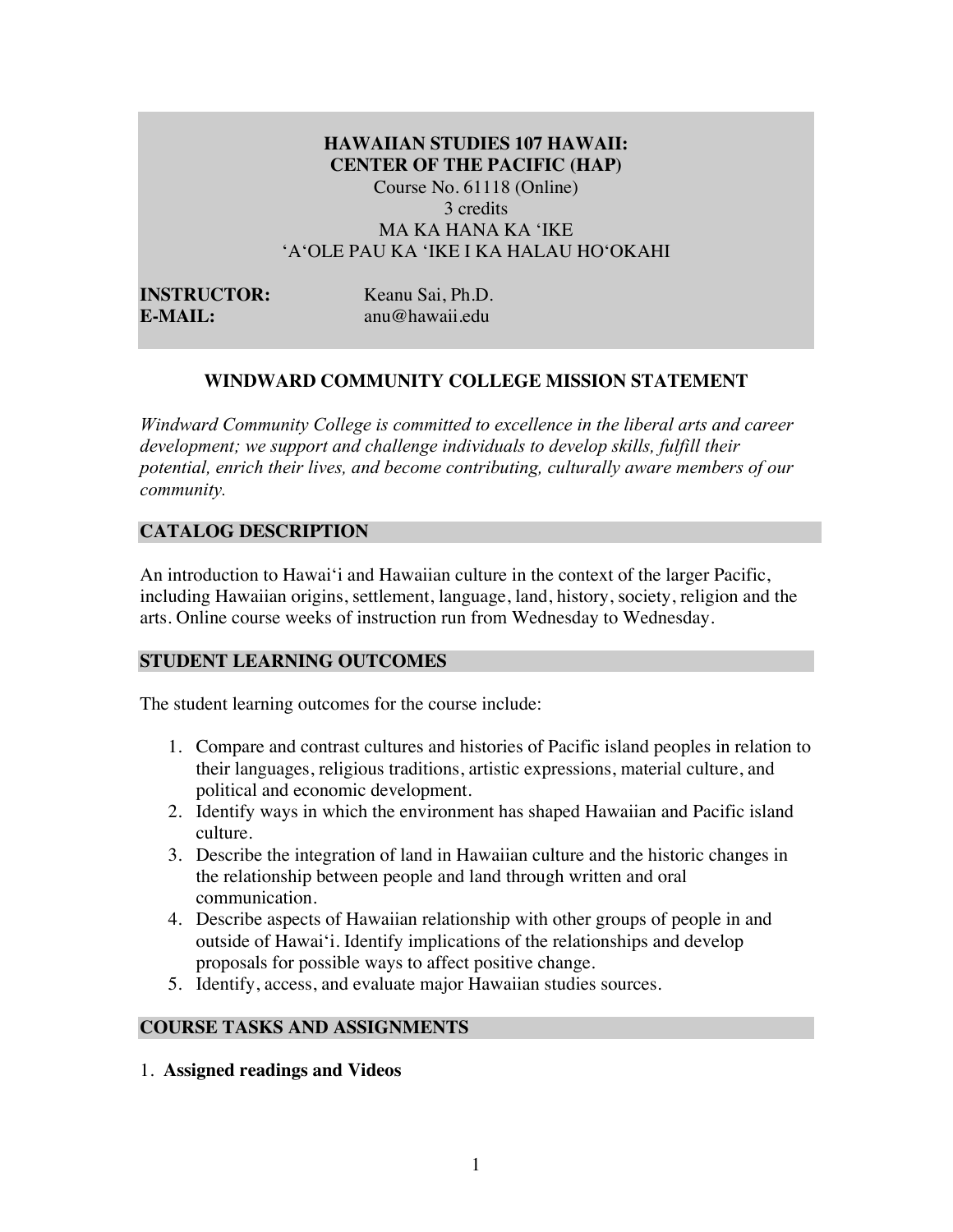-There will be weekly reading assignments, which will come from two history textbooks and various articles. One of the history books is a required purchase for this class  $(\$35.00 + \$5.00$  shipping and handling) while the other textbook and articles will be provided via Laulima (no cost). To supplement the assigned readings there are a number of assigned videos that will further broaden our comprehension of the theme of a particular week. These videos are located in the "Resources" link.

\*\*\*Successful completion of this course is contingent upon thorough examination of all assigned readings.

## 2. **Mastery examinations**.

-There will be one mid-term examination and one final examination.

## **ASSESSMENT**

Student assessment will be based on the following:

100 pts. for **Mid-term** and **Final exams** (50 pts. per exam) 50 pts. for **participation** Total= 150 pts

 $A = 130-150$  $B = 100 - 129$  $C = 70-99$  $D = 40-69$  $F =$  Below 39

## **LEARNING RESOURCES**

#### **Texts**

- Dr. W.D. Alexander, "Brief History of the Hawaiian People." Hawaiian Kingdom Board of Education, 1891. (No Cost)
- Dr. Keanu Sai, "Ua Mau Ke Ea (Sovereignty Endures): An Overview of the Political and Legal History of the Hawaiian Islands," Pu'a Foundation, Honolulu, 2011.  $($35.00 + $5.00$  shipping & handling). Go online at: http://www.puafoundation.org/product/ua-mau-ke-ea-sovereignty-endures-textbook/.

## **Book Chapters, Journal Articles, and News Articles**

- Adams, Jonathan, May 3, 2007, "Rising Sea Levels Threaten Small Pacific Island Nations" in *International Herald Tribune Asia-Pacific*
- Dudoit, Mahealani, 1998, "Carving a Hawaiian Aesthetic", in *Oiwi: A Native Hawaiian Journal*, vol. 1, 20-26
- Gonschor, Lorenz, 2013, "Ka Hoku o Osiania: Promoting the Hawaiian Kingdom as a Model for Political Transformation in Nineteenth-Century Oceania," *Agents of Transcultuation*, 157-182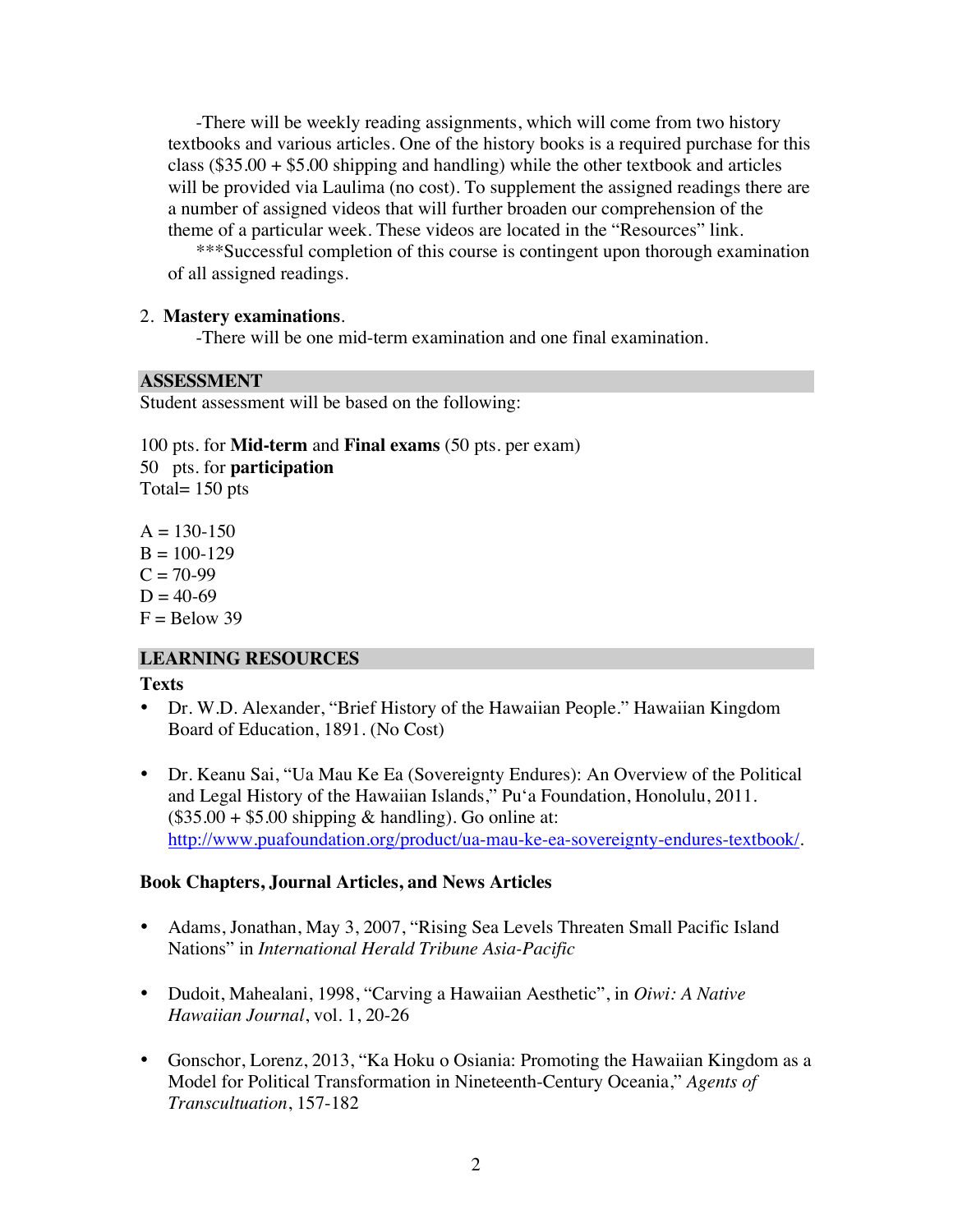- Lucas, Paul Nahoa, 2000, "E Ola Mau Ka Olelo Makuahine: Hawaiian Language Policy and the Courts", *The Hawaiian Journal of History*, v. 34, 1-28
- Kamakau, Samuel M., 1976, "The Spirit World" and Places of Worship" in *Na Hana a Ka Po'e Kahiko: The Works of the People of Old*, Bishop Museum Press, Honolulu, Hawaii.
- Kame'eleihiwa, Lilikala, 1992, "Traditional Hawaiian Metaphors," in *Native Lands and Foreign Desires: Pehea La e Pono ai?*, Bishop Museum Press, Honolulu, Hawaii, 19-44.
- Kanahele, Pualani, 2005, "I Am This Land, and This Land is Me", in *Hulili: Multidisciplinary Research on Hawaiian Well-Being Journal,* vol. 2, 21-30.
- Kelly, Marion, 1989, "Dynamic of Production Intensification in Pre-Contact Hawaii" in *What's New? A Closer Look at the Process of Innovation*, Sander van der Leeuw and Robin Torrence (ed.) 82-105
- Walker, Ranginui, 1990, "Mythology" in *Ka Whawhai Tonu Matou: Struggle Without End*, Penguin Books, Auckland, New Zealand, 11-23
- Sai, David Keanu, 2004, "American Occupation of the Hawaiian State: A Century Unchecked," *Hawaiian Journal of Law and Politics*, vol. 1, 46-82.
- Tsai, Michael, January 4, 1995, "Pondering Pidgin," *Honolulu Weekly*, 4-6

## **COURSE EXPECTATIONS**

Respect the class as a learning environment by:

- Positive engagement in discussions.
- Use of appropriate language.
- Respecting the opinion and experiences of others*.*

## **COURSE SCHEDULE**

## **Week # 1 (Aug. 23 – 30): Introduction to Class**

## **Week #2 (Aug. 30 – Sep. 6): Origins and Migrations**

**READ:** Chapters 1-5, Dr. W.D. Alexander (1891) **WATCH:** Light at the Edge of the World-*The Wayfinders* (46:32 mins)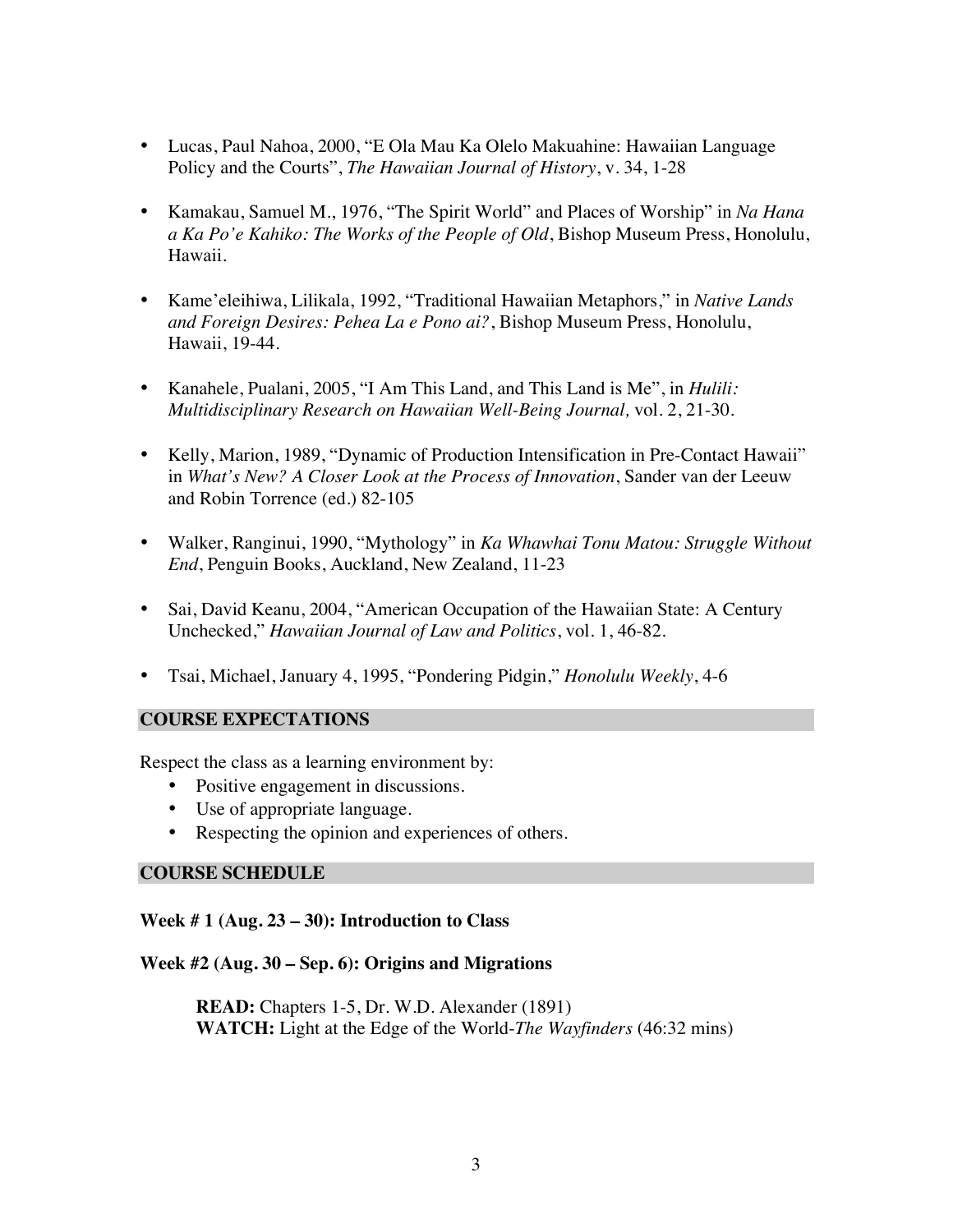#### **Week #3 (Sep. 6 – 13): Traditional and Cultural Values-**

**READ: 1)** Chapters 6-14, Dr. W.D. Alexander (1891) **2) "**Traditional Hawaiian Metaphors", Kameʻeleihiwa (1992)

#### **Week #4 (Sep. 13 – 20): Native Languages**

**READ: 1)** "E Ola Mau Ka ʻŌlelo Makuahine: Hawaiian Language Policy and the Courts", Lucas (2000) **2)** "Pondering Pidgin", Tsai (1995) **WATCH:** *Pidgin-The Voice of Hawaiʻi* (4:28 mins)

## **Week #5 (Sep. 20 – 27): Native Religions**

**READ: 1) "**The Spirit World", Kamakau (1964) **2)** "Kumulipo", Kameʻeleihiwa (1999) **3) "**Mythology", Walker (1990)

#### **Week #6 (Sep. 27 – Oct. 4): Physical Environment**

**READ: 1) "**Rising sea levels threaten small Pacific island nations", NY Times (2007) **2) "**Dynamics of production intensification in pre-contact Hawai'i", Kelly (1989) **WATCH:** *That Sinking Feeling-PNG* (17:08 mins)

## **Week #7 (Oct. 4 – 11): Hawaiian Art and Literature – Midterm Exam**

**READ: 1) "**Carving a Hawaiian Aesthetic," Dudoit (1998) **2)** "I am This Land and This Land is Me", Kanahele (2005) **WATCH: 1)** *Making His Mark-A Visit With Keone Nunes* (26:01 mins) **2)** *Jamaica Osorio Performs Kumulipo at the White House* (2:19 mins)

**MIDTERM EXAM: October 4.** Midterm Exam will cover readings and videos from week #1

#### **Week #8 (Oct. 11 – 18): Legal and Political Historical Overview**

**READ:** Introduction and Chapter 1 of "Ua Mau Ke Ea..." Sai (2011) **WATCH:** Chapter 1 video

#### **Week #9 (Oct. 18 – 25): Legal and Political Historical Overview**

**READ**: Chapters 2-3 of "Ua Mau Ke Ea..." Sai (2011) **WATCH:** Chapter 2 and 3 video